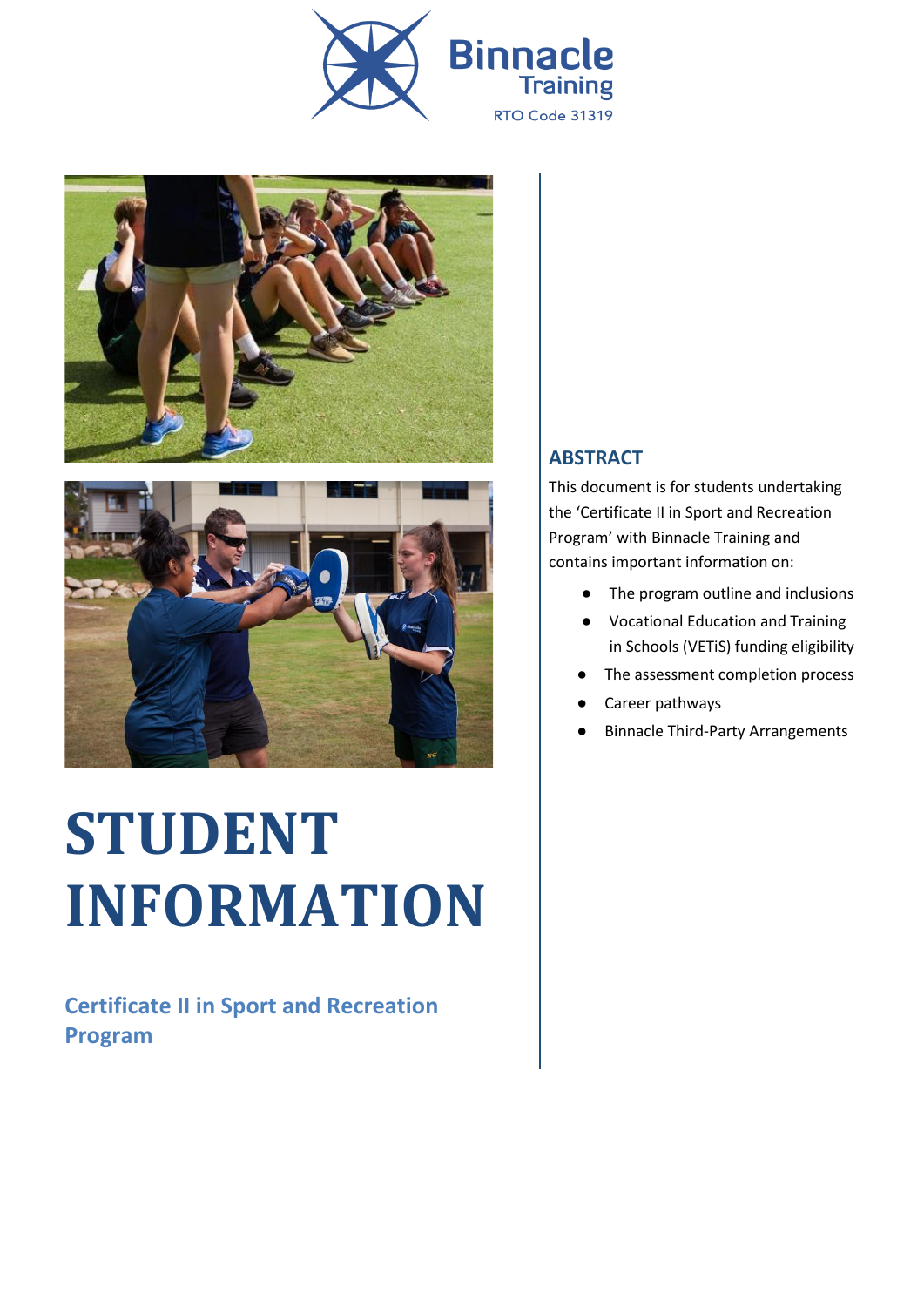### **Program Inclusions**

The 'Certificate II in Sport and Recreation Program' incorporates the nationally recognised qualification: **SIS20115 Certificate II in Sport and Recreation** *(VETiS Funding Eligible - see Section 2).*

This qualification covers the skills and knowledge required of an employee entering the industry as a Sport/Activity Assistant or a Community Level Official (e.g. referee or umpire), Coach or Sports Trainer.

In particular, the Certificate II in Sport and Recreation involves:

- The industry-recognised First Aid Certificate HLTAID011 Provide First Aid (After completion of the course Binnacle Training will also issue the HLTAID003 Provide First Aid qualification.)
- Sport, Fitness and Recreation (SFR) industry knowledge
- Communication skills
- Organising daily work priorities
- Following health and safety standards and conducting risk assessments
- Responding to emergency situations
- Coaching and instructing individuals and sports teams
- Assisting with sport programs
- Providing quality customer service
- Using and maintaining sport and fitness equipment
- Developing and updating knowledge of coaching practices.

This will involve assisting in the preparation and delivery of sport and fitness sessions, programs and events to community members (e.g. primary school or junior secondary students).

### **General vs Sport-Specialty Formats**

This program is offered in both 'General' and 'Sport Specialty' formats. Sport-Specialty formats involve undertaking one or more sport-specific (e.g. NRL, Netball, AFL, Rugby) officiating and/or coaching accreditations. Schools must be endorsed by the relevant National/State Sporting Organisation prior to offering a sport-specific accreditation.

# **VETiS Funding Eligibility**

#### **Vocational Education and Training in Schools Initiative funded by the Queensland Government**

The Queensland Government's VET Investment Budget will provide funding for students to complete one VETiS qualification listed on the [Priority Skills List](https://desbt.qld.gov.au/training/docs-data/strategies/vetinvest/subsidieslist) whilst attending secondary school (Years 10, 11 and 12). Qualifications are primarily at the Certificate I and II level and are those that have been identified by industry as leading to employment.

Binnacle Training is approved as a Skills Assure Supplier (SAS) to deliver the nationally recognised qualification: **SIS20115 Certificate II in Sport and Recreation** as a Vocational Education and Training in Schools (VETiS) funded qualification.

Under the SAS system, funding follows the eligible student to their chosen SAS qualification and is paid directly to the SAS provider upon submission of the student's validated training data.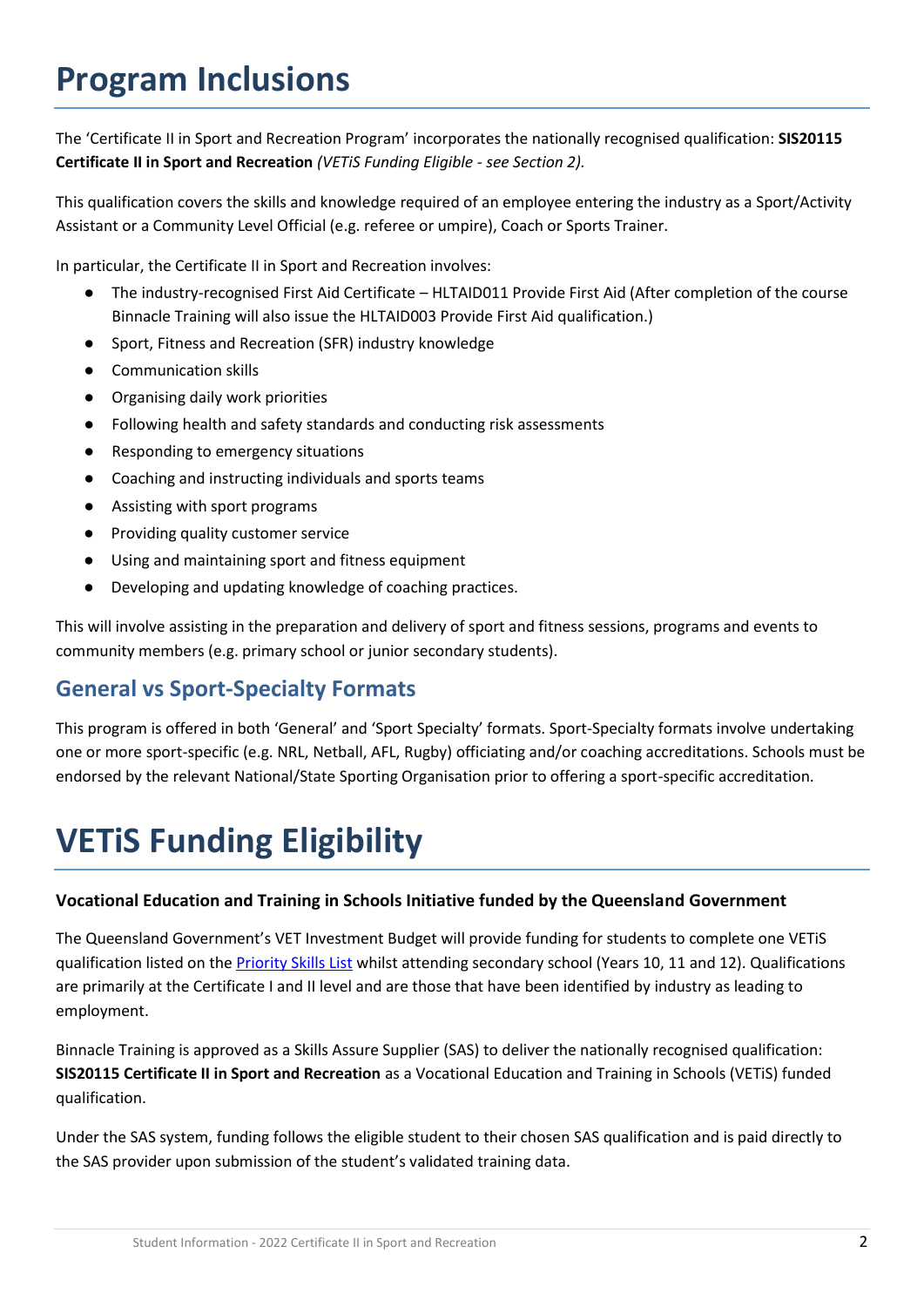#### **Funding Eligibility**

To be eligible to access a VETiS qualification funded by the Queensland Government, prospective students must:

- Be currently enrolled in secondary school, in Year 10, 11 or 12;
- Permanently reside in Queensland;
- Be an Australian citizen, an Australian permanent resident (including humanitarian entrant), a temporary resident with the necessary visa and work permits on the pathway to permanent residence, or a New Zealand citizen.

VETiS qualifications funded by the VET investment budget **are fee-free for students**.



If you have previously utilised your VETiS subsidy with another **completed** qualification then you are ineligible for this program to be offered as a VETiS-funded qualification however, you are still able to enrol into the Binnacle Certificate II as a 'fee for service' student.

If you have a concurrent enrolment with another VETiS funded qualification, please advise Binnacle Training. We will consult your VET Manager to confirm your funding eligibility for this qualification.

At the time of enrolment into this qualification, you will be given the option to either:

- Select this program as a VETiS-funded qualification; or
- Advise Binnacle that you choose not to use this program as a VETiS-funded qualification [e.g. you have previously completed an alternative qualification as VETiS-funded].

#### **Training and Employment Survey**

Each eligible student who accesses their VETiS subsidy will be required to complete a training and employment survey (administered by Binnacle Training) within three months of completing or discontinuing subsidised training.

For further information, please refer to the **Queensland Government's VETIS Information** developed specifically for the VETiS program (see link below) or contact Binnacle administration.

### **Program Outline**

The program involves learning the skills and knowledge to 'hit the ground running' as an employee in the Sport, Fitness and Recreation (SFR) industry. This learning will take place in a range of settings, including the classroom, outdoors and the SFR facility at your school (e.g. sports hall). Training also includes practical experience as a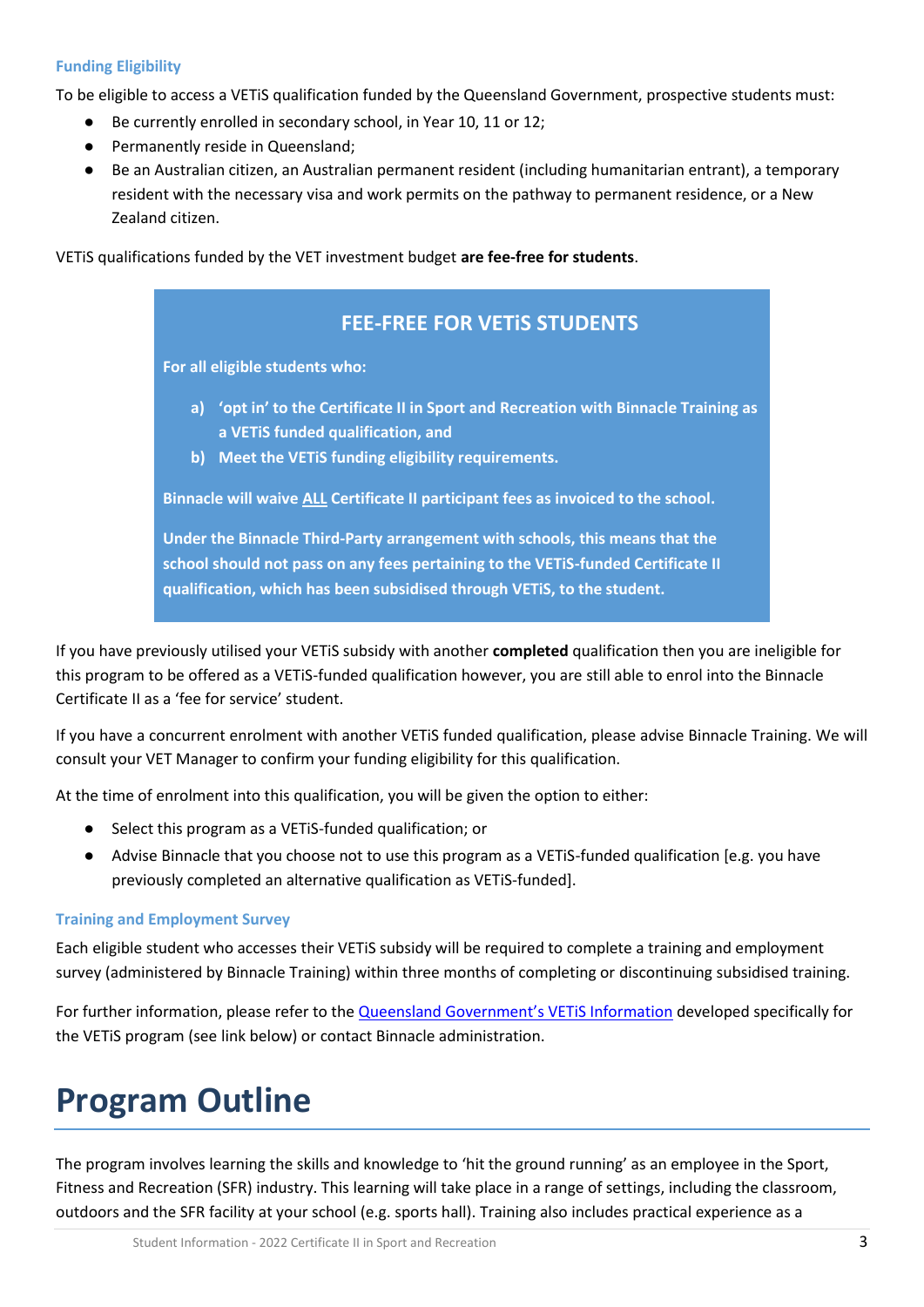Sport/Activity Assistant or Community Level Coach. This involves working alongside teachers and coaches to assist in preparing and conducting sport and recreation sessions, programs and events for community members (e.g. primary school or junior secondary students).

Assessment activities include the completion of practical and knowledge tasks throughout the program. Knowledge tasks generally take the form of short answer quizzes and research tasks that are completed online. Many of the practical tasks will also involve completing an industry document (e.g. session plan).

# **Completing Assessments**

All assessment tasks and resources are online (practical components are completed in an SFR environment e.g. the school gym) and each term has a specific number of assessment tasks.

Your teacher will regularly review the completion of your assessment and if incomplete or not yet satisfactory, you may be required to finalise the assessment in your own time (e.g. during exam block) before the next school term commences.

Your completed assessment and associated documentation will be stored online in your Binnacle Lounge account for your teacher to mark ('Satisfactory' or 'Not Yet Satisfactory').

- 1. You complete the assessment each term:
	- Knowledge assessments completed online in your Binnacle lounge.
	- Demonstrate required skills in practical tasks.
	- Access to training resources to assist with assessment are also available in your Binnacle Lounge.



The teacher marks your assessment:

- Some knowledge assessment items are 'auto-marked' by the Binnacle Lounge learning platform.
- The teacher will mark your other (e.g. project, practical and case study) assessment items.
- The sign-off page in each term is where feedback is provided and the outcome of each assessment item is recorded.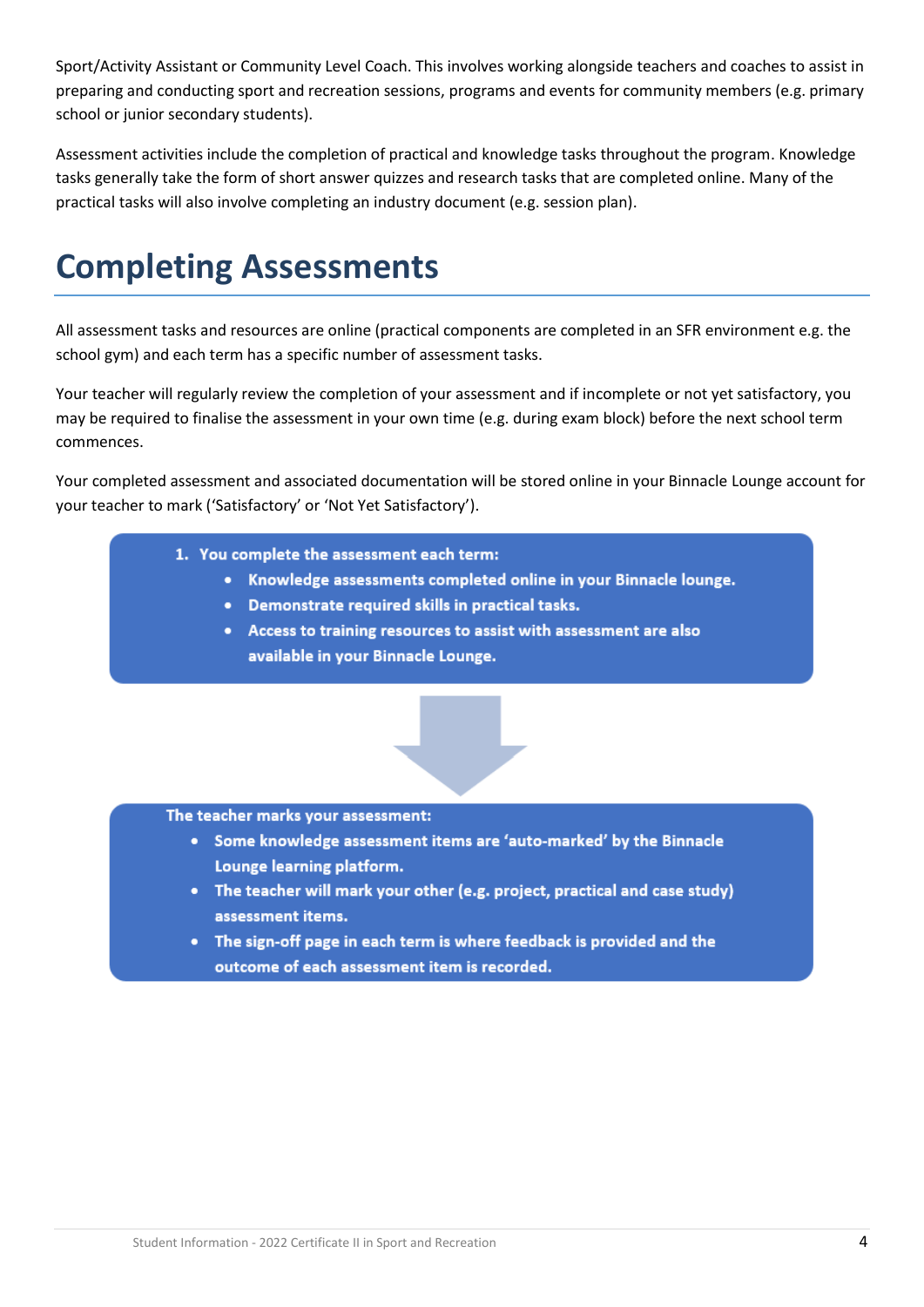# **Units of Competency**

The units of competency scheduled for finalisation are:

|                         | <b>UNIT CODE</b> | UNIT TITLE                                                     |
|-------------------------|------------------|----------------------------------------------------------------|
| <b>TERMS</b><br>$1 - 4$ | HLTWHS001        | Participate in workplace health and safety                     |
|                         | SISXEMR001       | Respond to emergency situations                                |
|                         | SISXIND001       | Work effectively in sport, fitness and recreation environments |
|                         | SISXCAI002       | Assist with activity sessions                                  |
|                         | SISXIND002       | Maintain sport, fitness and recreation industry knowledge      |
|                         | SISXCCS001       | Provide quality service                                        |
|                         | BSBWOR202        | Organise and complete daily work activities                    |
|                         | BSBTEC201        | Use business software applications                             |
|                         | BSBTEC202        | Use digital technologies to communicate in a work environment  |
|                         | BSBTEC203        | Research using the internet                                    |
|                         | ICTICT203        | Operate application software packages                          |
|                         | BSBSUS201        | Participate in environmentally sustainable work practices      |
|                         | HLTAID003        | Provide first aid                                              |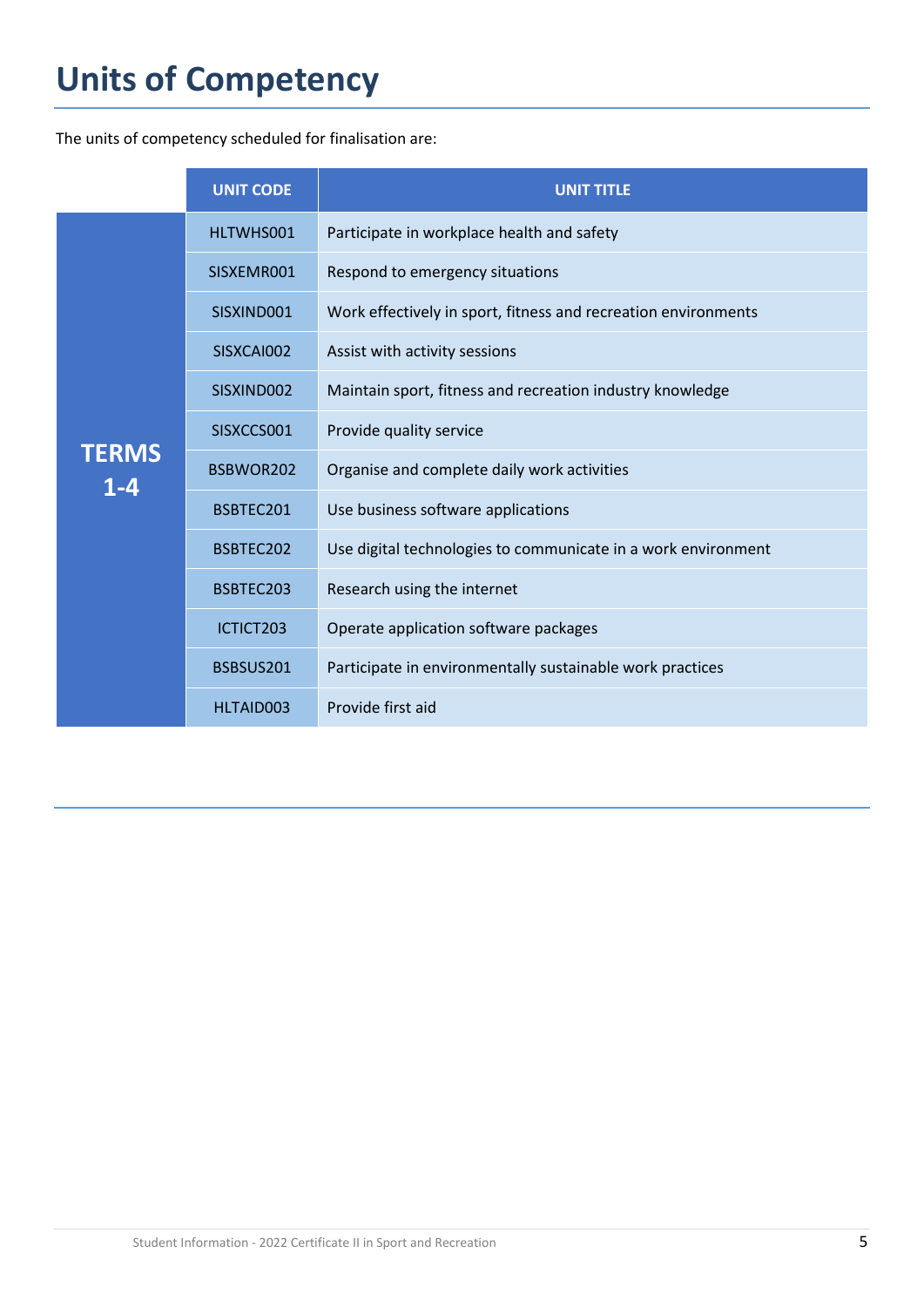# **Pathways**

Graduates of the Certificate II in Sport and Recreation with Binnacle Training may explore a Certificate III pathway qualification, either with Binnacle Training while still at school, or through another training provider (e.g. TAFE Queensland or Fit College) after leaving school. Please advise your Binnacle Teacher if you would like further information regarding a Certificate III or other inter-related industry pathway qualifications (e.g. Business).



### **Binnacle Training Third-Party Arrangements**

As the RTO, Binnacle Training engages individual secondary schools under a third-party arrangement to provide physical and human resources to deliver training and conduct assessment.

Binnacle Training Responsibilities: Enrolling students into the VET course, training and assessment outcomes, issuing certificates and testamurs, and ensuring that the VET course is on its scope of registration at all times.

School Responsibilities (as the third-party): The provision of adequate physical (equipment and facilities) and human resources (program deliverer), and delivering training and assessment services on behalf of Binnacle including the provision of student support services such as language, literacy and numeracy (LLN) assistance.